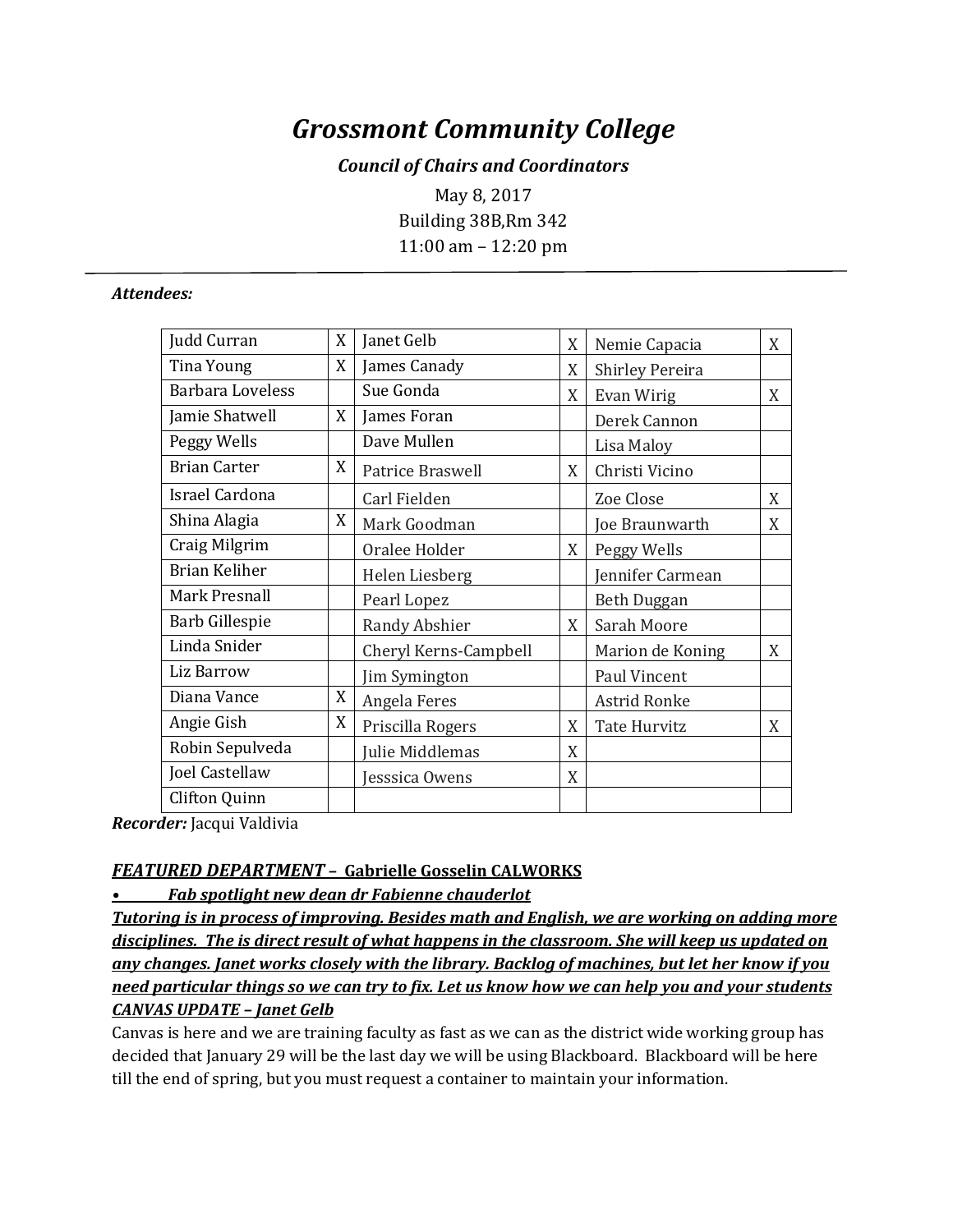We have already trained 100 faculty and they will be taking over the training and teaching other faculty. There will be three dates in the summer for training.

- June 12 with Sarah Martin
- July 10 Jim Hudson
- July 17 Michael Stewart

After the week of finals on days June 6th, 7th, and 8th we will be doing a 4-hour workshop from 9am-1pm for faculty who only use Blackboard/Canvas as a repository for content, syllabus and grades. They will be given a template and will come out with a ready class in Canvas. Please sign up as quickly as possible and the classes are filling up fast.

There are many mentors that are also training their own departments

## *UPDATES FROM CHAIR – Judd & All*

*Compress Calendar Discussion-* There will be a CC meeting on 5/22/2017at 11 am in Griffin Gate. It will include the data from the survey that went out to faculty and students. Please come to the meeting.

CC Caucus CCC held a CC Caucus. Judd will send out the minutes for that meeting. Another one will be scheduled in the fall.

## *Budget Nuts and Bolts – Lorenze Laegaspi*

Lorenze talked about the budget cycle in California which starts in January when the Governor passes on his budget and allocations based on his estimates of revenues. This gives us a glace as what it means for our budgets and what it means locally. Due to the debts in the state and the need to put into reserves, we are not getting as much money that there is in the state.

There is a recession, and we do not know how low it will go, but the governor is working on the reserves for that time.

We get 11% from the government. This is an important time between May and when the actual budget is done in July. This is the time advocacy work is done.

Some concerns are that we have been growing for 6 years nothing will change this budget cycle 17- 18, but going forward we will see a little dip in 18-19.

Locally we have a district allocation model. There is a task force that looks at how we budget in the district. This is so that each cycle we are allocating to the plans and programs that achieve our goals and targets. There is a budget task force that is on our radar, so anyone that might want to be on that task force please let your div rep know. All of these budget talks will be coming as July approaches.